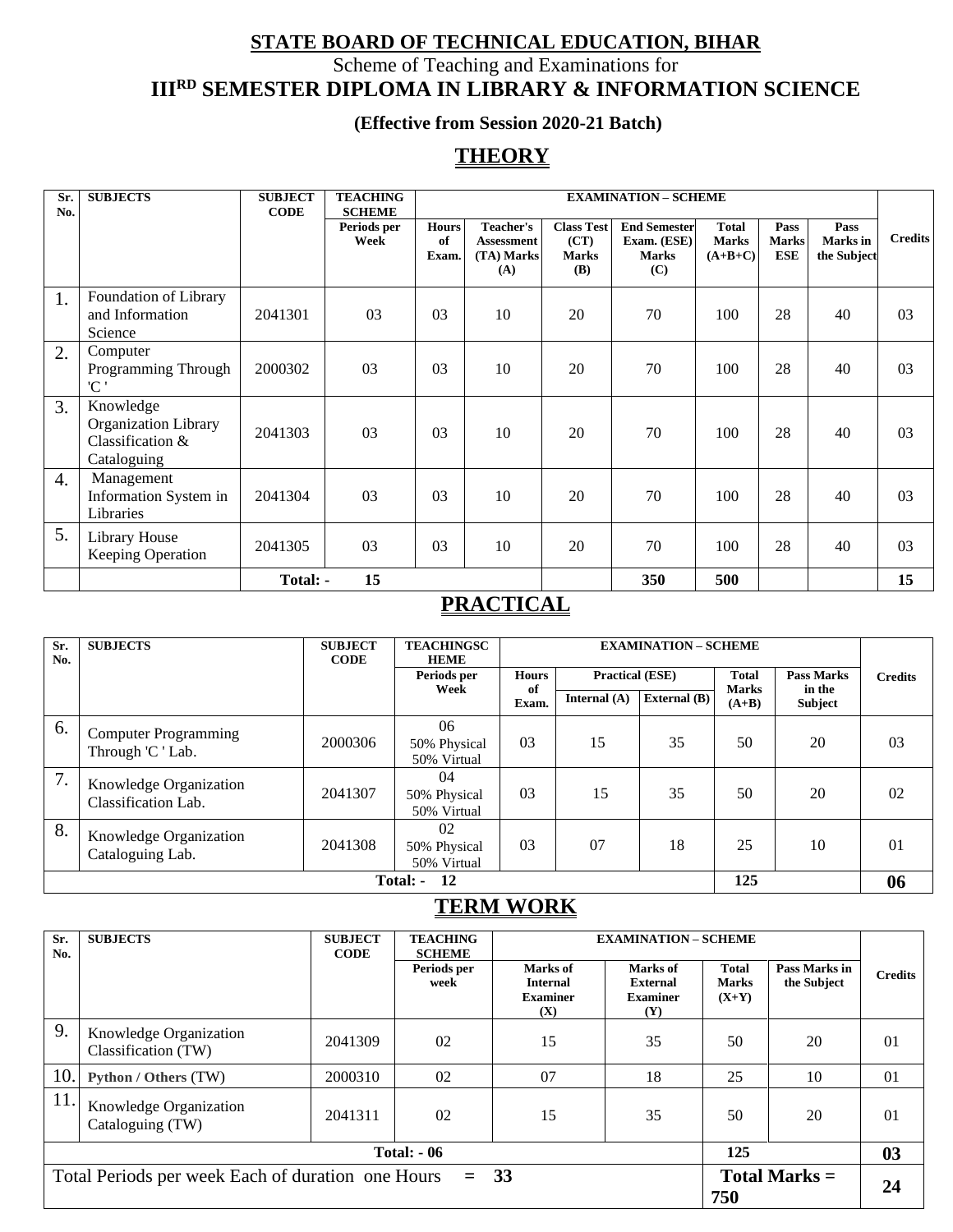# **FOUNDATION OF LIBRARY AND INFORMATION SCIENCE**

|                     |    | <b>Theory</b>                  | No of Period in one session: | Credits    |  |    |    |
|---------------------|----|--------------------------------|------------------------------|------------|--|----|----|
| <b>Subject Code</b> |    | <b>No. of Periods Per Week</b> | <b>Full Marks</b>            | 100        |  |    |    |
|                     |    |                                | P/S                          | <b>ESE</b> |  | 70 | 03 |
| 2041301             | 03 |                                |                              |            |  |    |    |
|                     |    |                                |                              | CТ         |  | 20 |    |

**Course Objective:**

- To make students appreciate the basic philosophy and ethics of Librarianship.
- To understand the role and evolution of Library as a social Institution.
- To Know about Various Type of Libraries, their nature. Objective and service.
- To Create awareness about the role of professional Library Associations.
- To understand the concept of Resource sharing and extension activation in libraries.
- To generate awareness about legal, political and ethical aspects of information and its use.
- **Course Contents:**
	- 1. Introduction of Library and Information science
	- 2. Five laws of Library Science: Implications
	- 3. Type of Libraries.
	- 4. Library Associations and Organisation
	- 5. Library organization
	- 6. Resource sharing
	- 7. Library Rules and Regulations

|         | Contents: Theory                                                                                                                                                                                                                                                                                                                                                                    | Hrs. | Marks |
|---------|-------------------------------------------------------------------------------------------------------------------------------------------------------------------------------------------------------------------------------------------------------------------------------------------------------------------------------------------------------------------------------------|------|-------|
| Units-1 | <b>Introduction of Library &amp; Information science:</b><br>• Social and Historical Foundations of Library.<br>• Philosophy and ethics of Librarianship<br>• Library as a social institution: objective and function of the library.<br>Role of Library in formal and Informal educing<br>$\bullet$                                                                                |      |       |
| Units-2 | <b>Five laws of Library Science: Implication</b><br>• Implication of five laws in Library and Inf. Activities.<br>Relevance of Five laws in present Technology oriented environment.<br>$\bullet$                                                                                                                                                                                   |      |       |
| Units-3 | <b>Types of Libraries:</b><br>• National Library: Features, objective, function, role and service.<br>• Public Library: Feature, objective, function, role and service.<br>• Academic Libraries: Feature, objective, function role and service.<br>Special Libraries: Feature, objective, function role and services.<br>$\bullet$<br>UNESCO PUBLIC LIBRARY Manifesto.<br>$\bullet$ |      |       |
| Units-4 | <b>Library Association and Organization:</b><br>• Professional organization: objectives, function and professional Activities.<br>• Library Association of India: ILA, IASLIC, IATLIS, UPLA.<br>• International Association: IFLA, ALA<br>• NAPLIS                                                                                                                                  |      |       |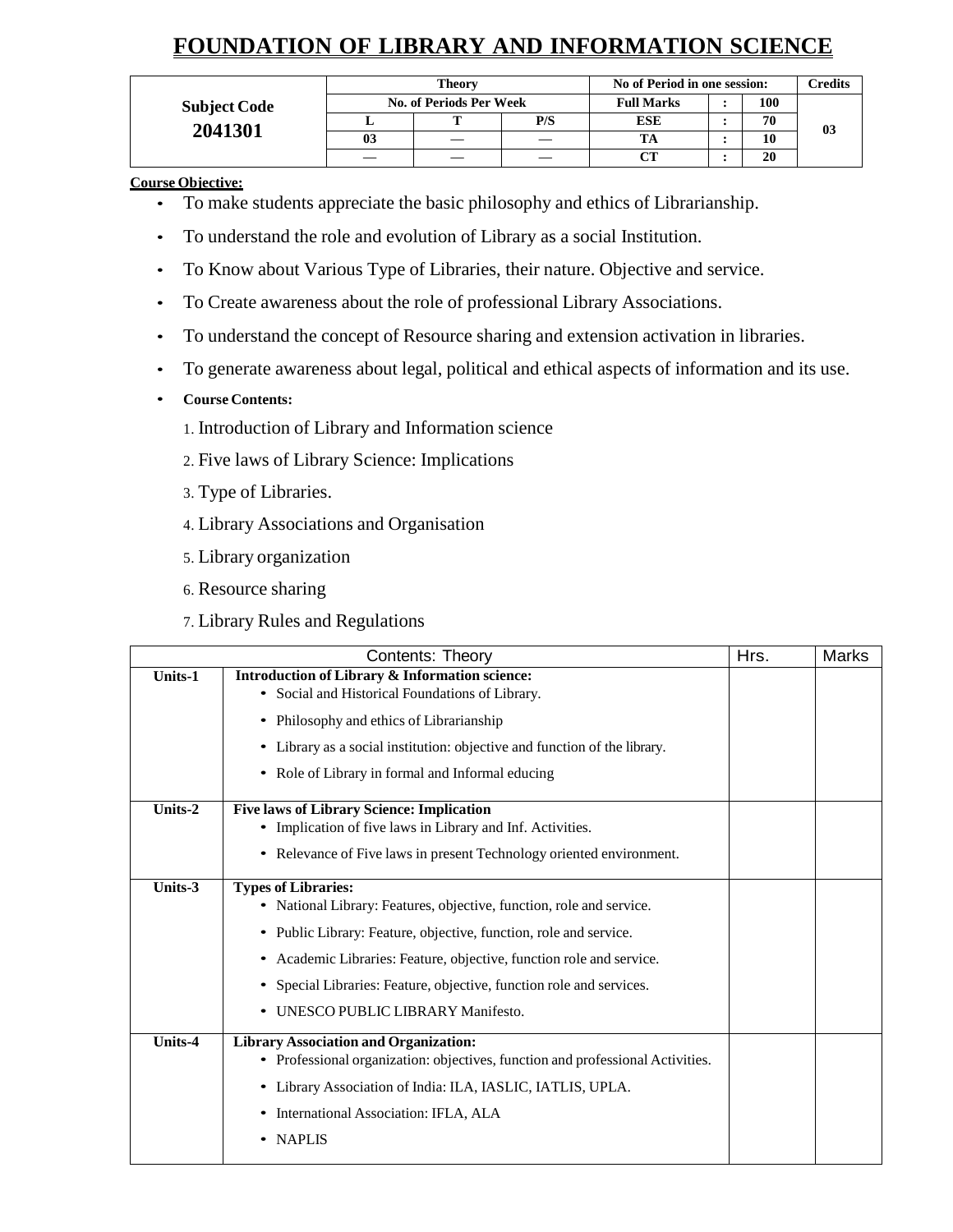| Units-5 | <b>Library Organization:</b>                                      |  |
|---------|-------------------------------------------------------------------|--|
|         | • Library building and design.                                    |  |
|         | • Cost and benefits.                                              |  |
|         | • Collective protection                                           |  |
|         | • Fire protection                                                 |  |
|         | • Furniture and Equipment's.                                      |  |
| Units-6 | <b>Resource sharing:</b>                                          |  |
|         | • Concept, Need, Purpose, Area of Resource sharing.               |  |
|         | • Resource sharing Programmers: Impact of IT on Resource sharing. |  |
|         | • Intellectual property Rights.                                   |  |
|         | • Copy Right-copy right Act in India, censorship.                 |  |
|         | • Library Rule and Regulation                                     |  |
|         | • Concept                                                         |  |
|         | • Types.                                                          |  |
| Units-7 | <b>Library Rule and Regulation</b>                                |  |
|         | • Concept                                                         |  |
|         | • Types.                                                          |  |
|         | Total                                                             |  |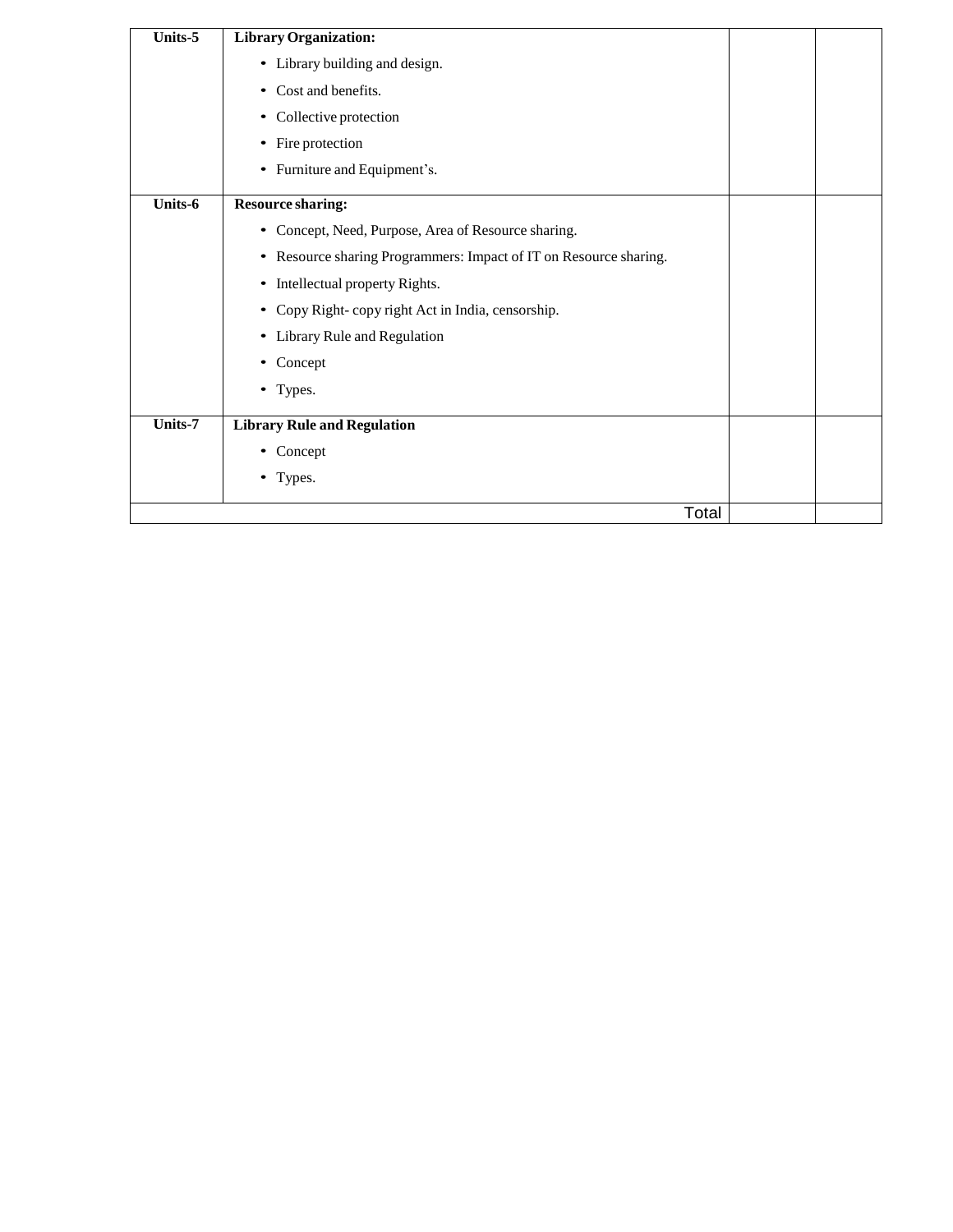# **COMPUTER PROGRAMMING THROUGH 'C'**

|                     | <b>Theory</b>           | No of Period in one session :50 | <b>Credits</b>    |     |                |
|---------------------|-------------------------|---------------------------------|-------------------|-----|----------------|
| <b>Subject Code</b> | No. of Periods Per Week |                                 | <b>Full Marks</b> | 100 |                |
|                     |                         | P/S                             | <b>ESE</b>        | 70  | 0 <sub>3</sub> |
| 2000302             | 0 <sup>3</sup>          |                                 | <b>TA</b>         | 10  |                |
|                     |                         |                                 | $\alpha$          | 20  |                |

## **Course Learning Objective:**

Computers play a vital role in present day life, more so, in the professional life of technician engineers. In order to enable the students, use the computers effectively in problem solving, this course offers the modern programming language C along with exposition to various engineering applications of computers.

## **Objective:**

The objectives of this course are to make the students able to:

- Develop efficient algorithms for solving a problem.
- Use the various constructs of a programming language viz. conditional, iteration and recursion.
- Implement the algorithms in "C" language.
- Use simple data structures like array, stacks and linked list solving problems.
- Handling File in "C".

|           | <b>Contents: Theory</b>                   | <b>Hrs</b> | <b>Marks</b> |
|-----------|-------------------------------------------|------------|--------------|
|           | <b>Introduction to computer software:</b> | $[03]$     |              |
|           | Classification of computer software.      |            |              |
|           | System software.                          |            |              |
|           | Application software.                     |            |              |
| Unit $-1$ | Programming languages.                    |            |              |
|           | Machine languages.                        |            |              |
|           | Assembly languages.                       |            |              |
|           | High level programming languages.         |            |              |
|           | Algorithms and flowchart.                 |            |              |
|           | <b>Fundamental of C languages.</b>        | [08]       |              |
|           | Introduction.                             |            |              |
|           | Background.                               |            |              |
|           | Characteristics of C.                     |            |              |
|           | Uses of C.                                |            |              |
|           | Structure of a C program.                 |            |              |
| Unit $-2$ | Writing the first C program.              |            |              |
|           | Files used in a C program.                |            |              |
|           | Source code files.                        |            |              |
|           | Header files.                             |            |              |
|           | Object files.                             |            |              |
|           | Binary executable files.                  |            |              |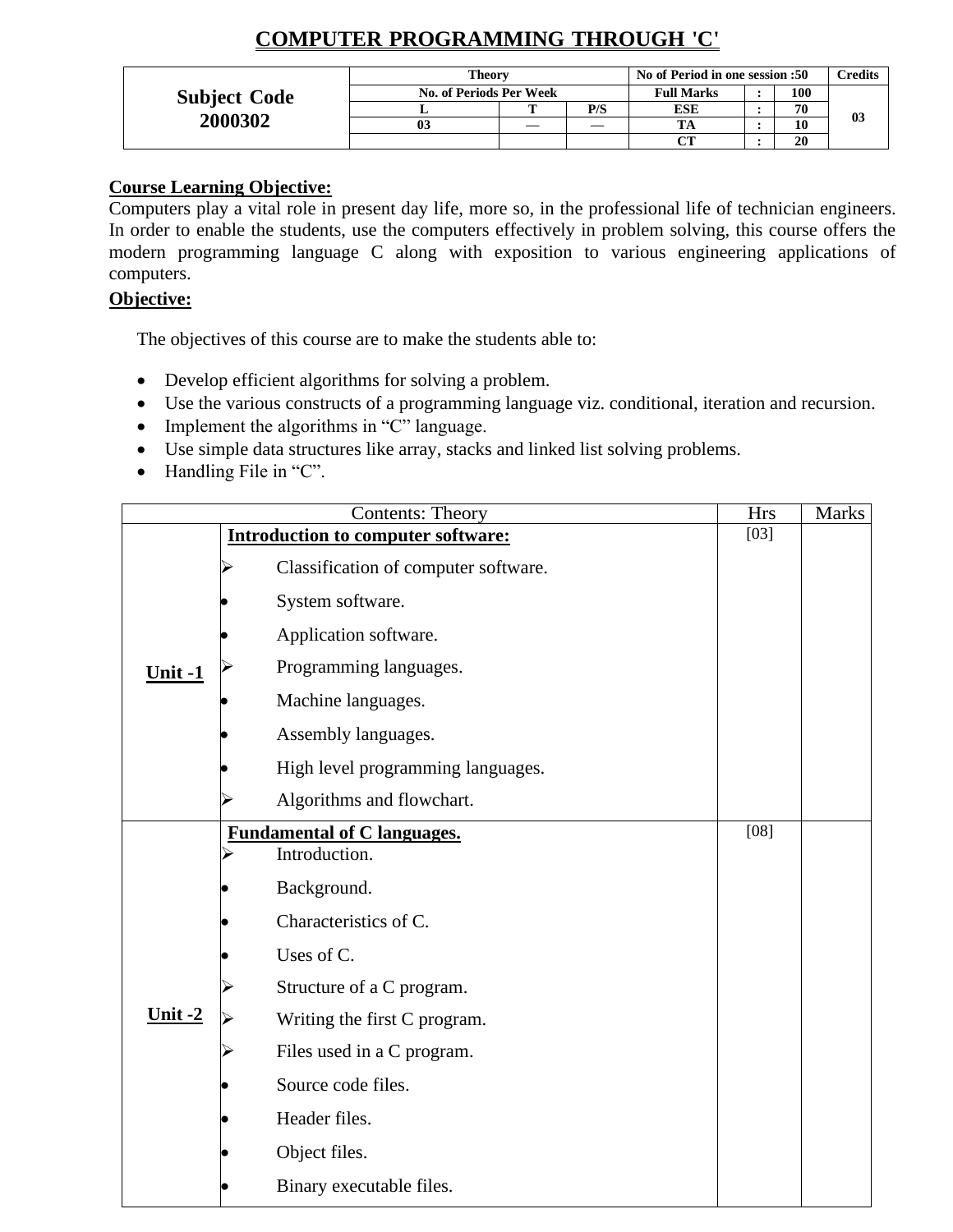|                       | ➤ | Compiling and Executing C programs.                                                             |        |  |
|-----------------------|---|-------------------------------------------------------------------------------------------------|--------|--|
|                       |   | Using comments.                                                                                 |        |  |
|                       |   | Characters used in C.                                                                           |        |  |
|                       |   | Identifier.                                                                                     |        |  |
|                       |   | Keyword or Reserved words.                                                                      |        |  |
|                       |   | Tokens.                                                                                         |        |  |
|                       |   | Constants.                                                                                      |        |  |
|                       |   | Numeric constant.                                                                               |        |  |
|                       |   | String Character constant.                                                                      |        |  |
|                       |   | Variables.                                                                                      |        |  |
|                       |   | Variable Declaration.                                                                           |        |  |
|                       |   | Basic Data Types.                                                                               |        |  |
|                       |   | Additional Data types.                                                                          |        |  |
|                       |   | Operators and Expressions.                                                                      |        |  |
|                       |   | Operator Precedence and Associativity.                                                          |        |  |
|                       |   | Type conversion and Type casting.                                                               |        |  |
|                       |   | Input/Output statements in C.                                                                   |        |  |
|                       |   | <b>Decision Control and Looping Statements:</b><br>Introduction to Decision control statements. |        |  |
|                       |   | Conditional Branching statements.                                                               |        |  |
|                       |   | If statement.                                                                                   |        |  |
|                       |   |                                                                                                 |        |  |
|                       |   | If-else statement.<br>If-else-if statement.                                                     |        |  |
|                       |   |                                                                                                 |        |  |
|                       |   | Switch case.<br>Iterative statements.                                                           |        |  |
|                       |   |                                                                                                 |        |  |
| $Unit -3$             |   | While loop.                                                                                     |        |  |
|                       |   | Do-while loop.                                                                                  |        |  |
|                       |   | For loop.                                                                                       |        |  |
|                       |   | Nested loops.<br>Break and continue statements.                                                 |        |  |
|                       |   |                                                                                                 |        |  |
|                       |   | Break statement.                                                                                |        |  |
|                       |   | Continue statement.                                                                             |        |  |
|                       |   | Goto statement.                                                                                 |        |  |
|                       |   | Functions in 'C'.                                                                               | $[07]$ |  |
| <u><b>Unit -4</b></u> |   | Uses of functions.<br>User defined functions.                                                   |        |  |
|                       |   | Function Declaration.                                                                           |        |  |
|                       |   |                                                                                                 |        |  |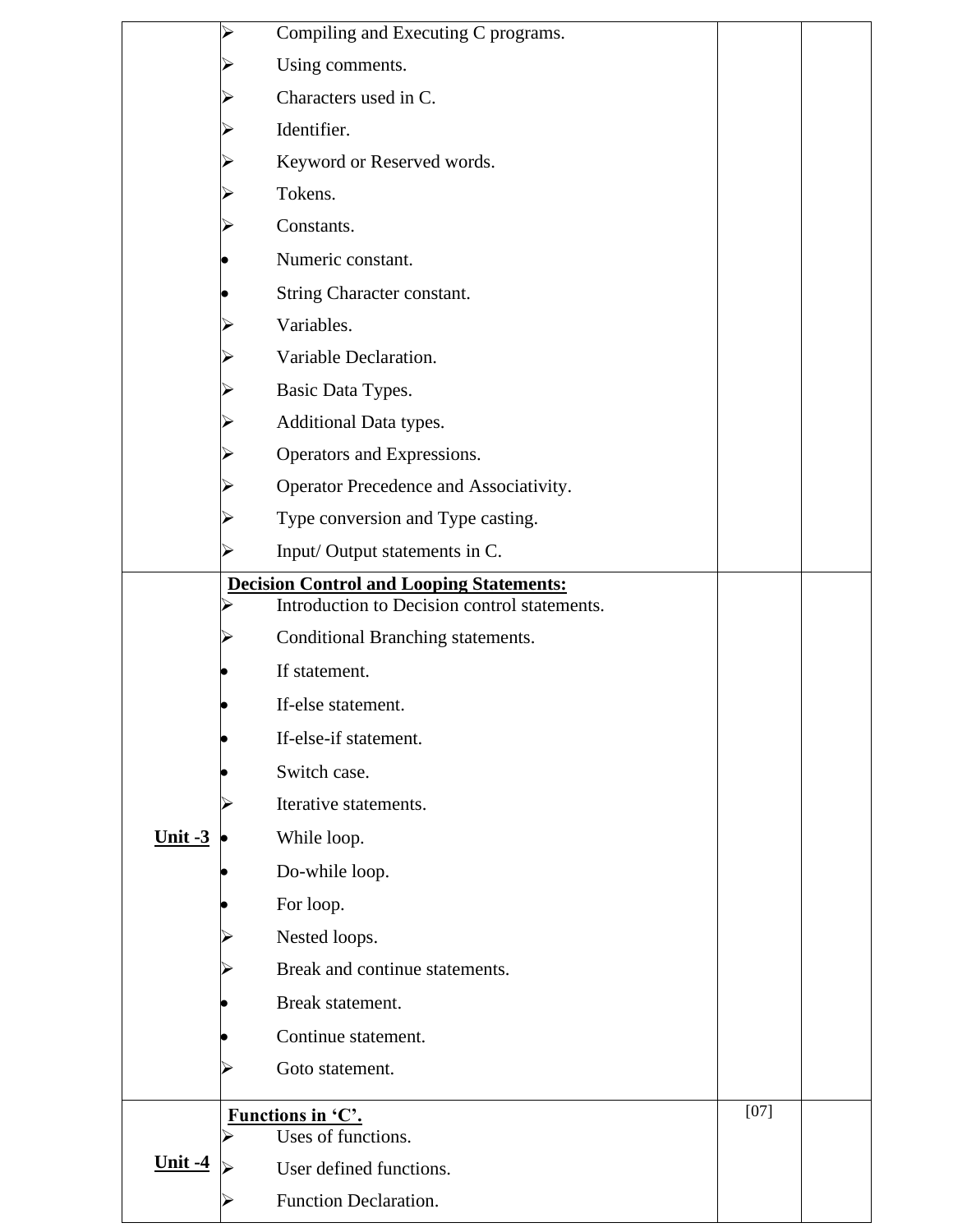|                | ⋗                     | Calling a function.                                       |        |  |
|----------------|-----------------------|-----------------------------------------------------------|--------|--|
|                |                       | Actual and formal Arguments.<br>Rules to call a function. |        |  |
|                |                       | Function props type.                                      |        |  |
|                |                       | Recursion.                                                |        |  |
|                |                       | Use of Recursive function.                                |        |  |
|                |                       | Local or Internal variables.                              |        |  |
|                |                       | Global or External variables.                             |        |  |
|                |                       | Void function.                                            |        |  |
|                |                       | Storage classes in C.                                     |        |  |
|                |                       | Auto or Automatic Storage class.                          |        |  |
|                |                       | Static Storage class.                                     |        |  |
|                |                       | Extern Storage class.                                     |        |  |
|                |                       | Register Storage class.                                   |        |  |
|                | <b>Arrays.</b>        |                                                           | $[07]$ |  |
|                | $\blacktriangleright$ | Introduction.                                             |        |  |
|                | ➤                     | Declaration of Arrays.                                    |        |  |
|                | ➤                     | Accessing the Elements of an Array.                       |        |  |
|                |                       | Calculating the address of Array elements.                |        |  |
|                | ٠                     | Calculating the length of an Array.                       |        |  |
|                | ➤                     | Storing values in Arrays.                                 |        |  |
|                |                       | Initializing Arrays during Declaration.                   |        |  |
|                |                       | Inputting values from the keyboard.                       |        |  |
|                |                       | Assigning values to Individual Elements.                  |        |  |
|                | $\blacktriangleright$ | Operations on Arrays.                                     |        |  |
| <u>Unit -5</u> |                       | Traversing an Array.                                      |        |  |
|                |                       | Inserting an Element in an Array.                         |        |  |
|                |                       | Deleting an Element from an Array.                        |        |  |
|                |                       | Merging Two Arrays.                                       |        |  |
|                |                       | Searching for a value in an Array.                        |        |  |
|                | ➤                     | Passing Arrays to functions.                              |        |  |
|                | ➤                     | Two dimensional Arrays.                                   |        |  |
|                |                       | Declaring Two-dimensional Arrays.                         |        |  |
|                |                       | Initializing Two-dimensional Arrays.                      |        |  |
|                |                       | Accessing the Elements of two dimensional Arrays.         |        |  |
|                | ➤                     | Operations on Two-dimensional Arrays.                     |        |  |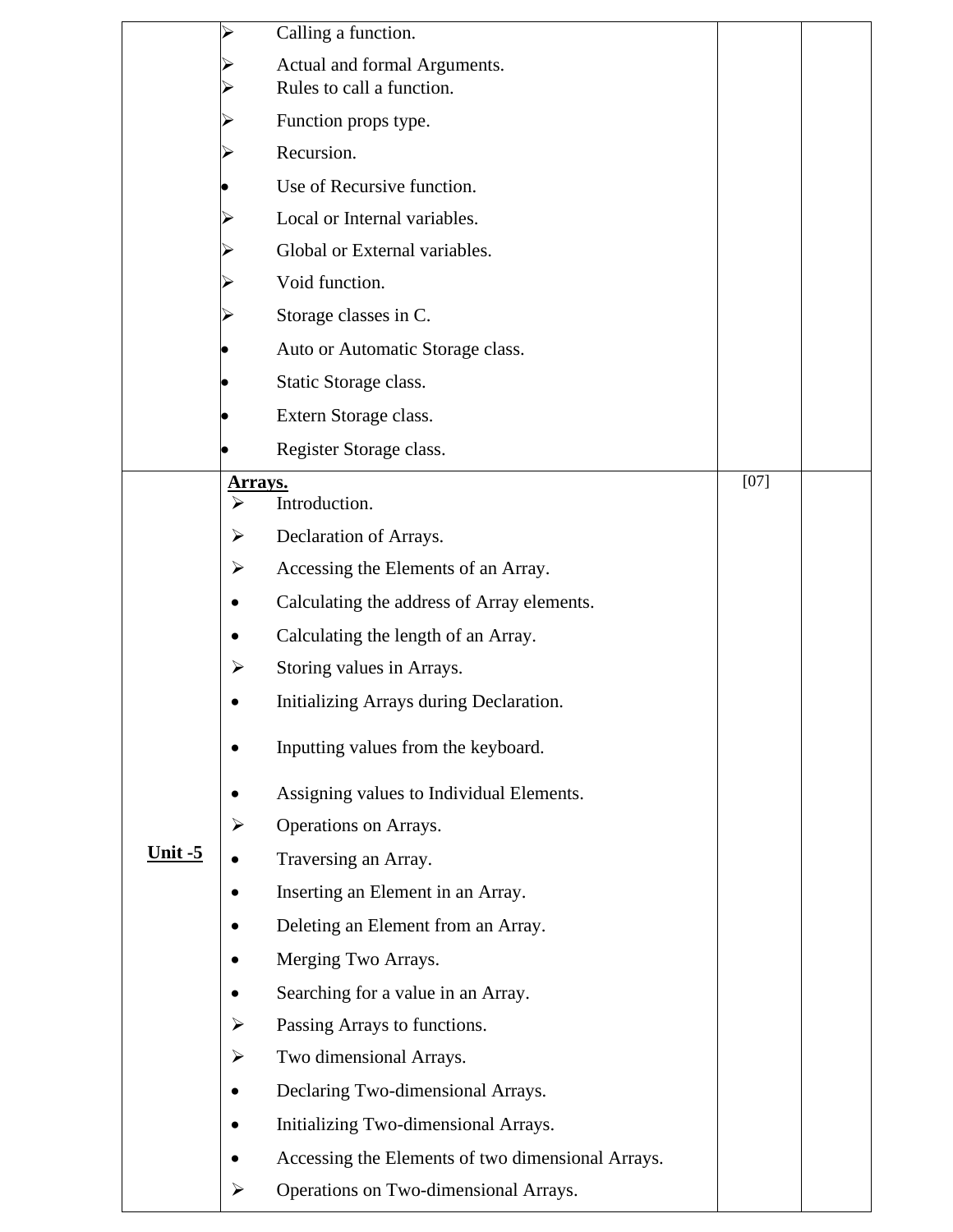|                       | Pointers.<br>$\blacktriangleright$<br>Understanding the Computer's Memory. | $[07]$ |  |
|-----------------------|----------------------------------------------------------------------------|--------|--|
|                       | Introduction to pointers.<br>➤                                             |        |  |
|                       | Declaring pointer variables.<br>➤                                          |        |  |
|                       | Pointer Expressions and pointer Arithmetic.<br>$\blacktriangleright$       |        |  |
|                       | Null pointers.<br>➤                                                        |        |  |
|                       | Passing Arguments to function using pointer.<br>$\blacktriangleright$      |        |  |
| <u><b>Unit -6</b></u> | Pointers and Arrays.<br>➤                                                  |        |  |
|                       | $\blacktriangleright$<br>Passing an Array to a Function.                   |        |  |
|                       | Dynamic Memory Allocation.<br>➤                                            |        |  |
|                       | Malloc () function.                                                        |        |  |
|                       | Calloc () function.                                                        |        |  |
|                       | Realloc () function.                                                       |        |  |
|                       | Free () function.                                                          |        |  |
|                       | <b>Structures and Unions.</b>                                              | $[04]$ |  |
|                       | Structures.                                                                |        |  |
|                       |                                                                            |        |  |
|                       | Structure variables and Arrays.                                            |        |  |
|                       | Initialization of structure variable and Array.                            |        |  |
|                       | Dot (•) Operator.                                                          |        |  |
|                       | Assigning value of a structure to Another structure.                       |        |  |
|                       | Structure within structures.                                               |        |  |
| <u>Unit -7</u>        | Site of () of a structure.                                                 |        |  |
|                       | Unions.                                                                    |        |  |
|                       | Site of () unions.                                                         |        |  |
|                       | Difference between a structure and an union.                               |        |  |
|                       | Enum Data Type.                                                            |        |  |
|                       | Typedef Declaration.                                                       |        |  |

## **Text / Reference Books -**

| 1. | Programming with C. Second Edition. Tata McGraw-Hill, 2000                   | $\overline{\phantom{a}}$ | <b>Byron Gottfried</b>           |
|----|------------------------------------------------------------------------------|--------------------------|----------------------------------|
| 2. | How to solve by Computer, Seventh Edition, 2001, Prentice hall<br>of India.  |                          | - R.G. Dromey                    |
| 3. | Programming with ANSI-C, First Edition, 1996, Tata McGraw<br>hill.           | $\overline{\phantom{a}}$ | E. Balaguruswami                 |
| 4. | Programming with ANSI & Turbo C. First Edition, Pearson<br>Education.        | $\overline{\phantom{a}}$ | A. Kamthane                      |
| 5. | Programming with C. First Edition, 1997, Tara McGraw hill.                   | $\qquad \qquad -$        | Venugopla and Prasad             |
| 6. | The C Programming Language, Second Edition, 2001, Prentice<br>Hall of India. |                          | - B. W. Kernighan & D.M. Ritchie |
| 7. | Programming in C, Vikash Publishing House Pvt. Ltd., Jungpura,<br>New Delhi. | $\overline{a}$           | R. Subburai                      |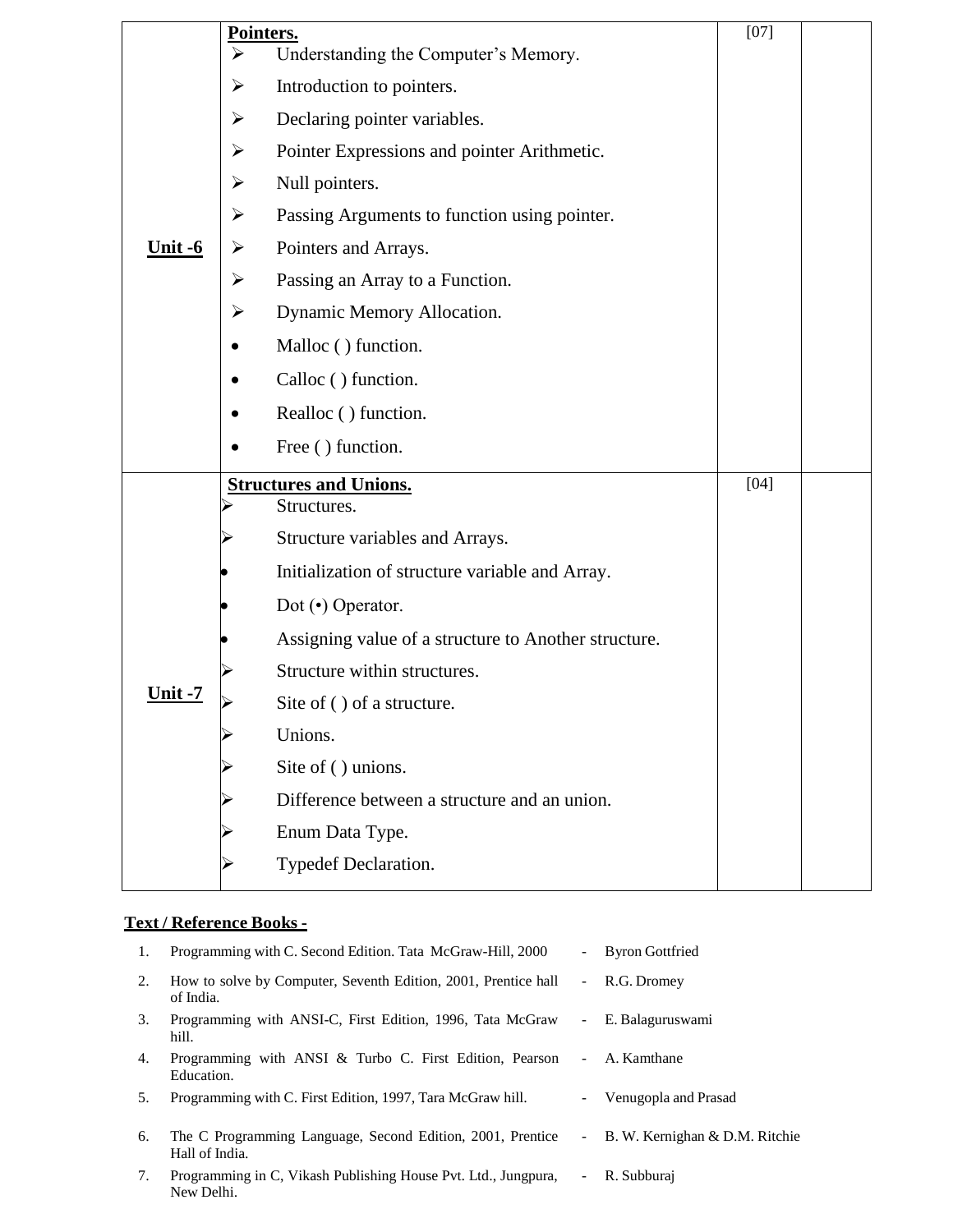| 8.  | Programming with C Language, Tara McGraw Hill, New Delhi.                   |                          | - C. Balagurswami      |
|-----|-----------------------------------------------------------------------------|--------------------------|------------------------|
| 9.  | Programming in C, Galgotia Publications Pvt. Ltd. Dariyaganj,<br>New Delhi. | $\overline{\phantom{0}}$ | Kris A. Jamsa          |
| 10. | The Art of C Programming, Narosa Publishing House, New<br>Delhi.            | $\overline{\phantom{0}}$ | Jones, Robin & Stewart |
| 11. | Problem Solving and Programming. Prentice Hall International.               | $\sim 100$               | A.C. Kenneth           |
|     | 12. C made easy, McGraw Hill Book Company, 1987.                            |                          | H. Schildt             |
| 13. | Software Engineering, McGraw Hill, 1992.                                    |                          | R.S. Pressman          |
| 14. | Pointers in C, BPB publication, New Delhi.                                  |                          | Yashwant Kanetkar      |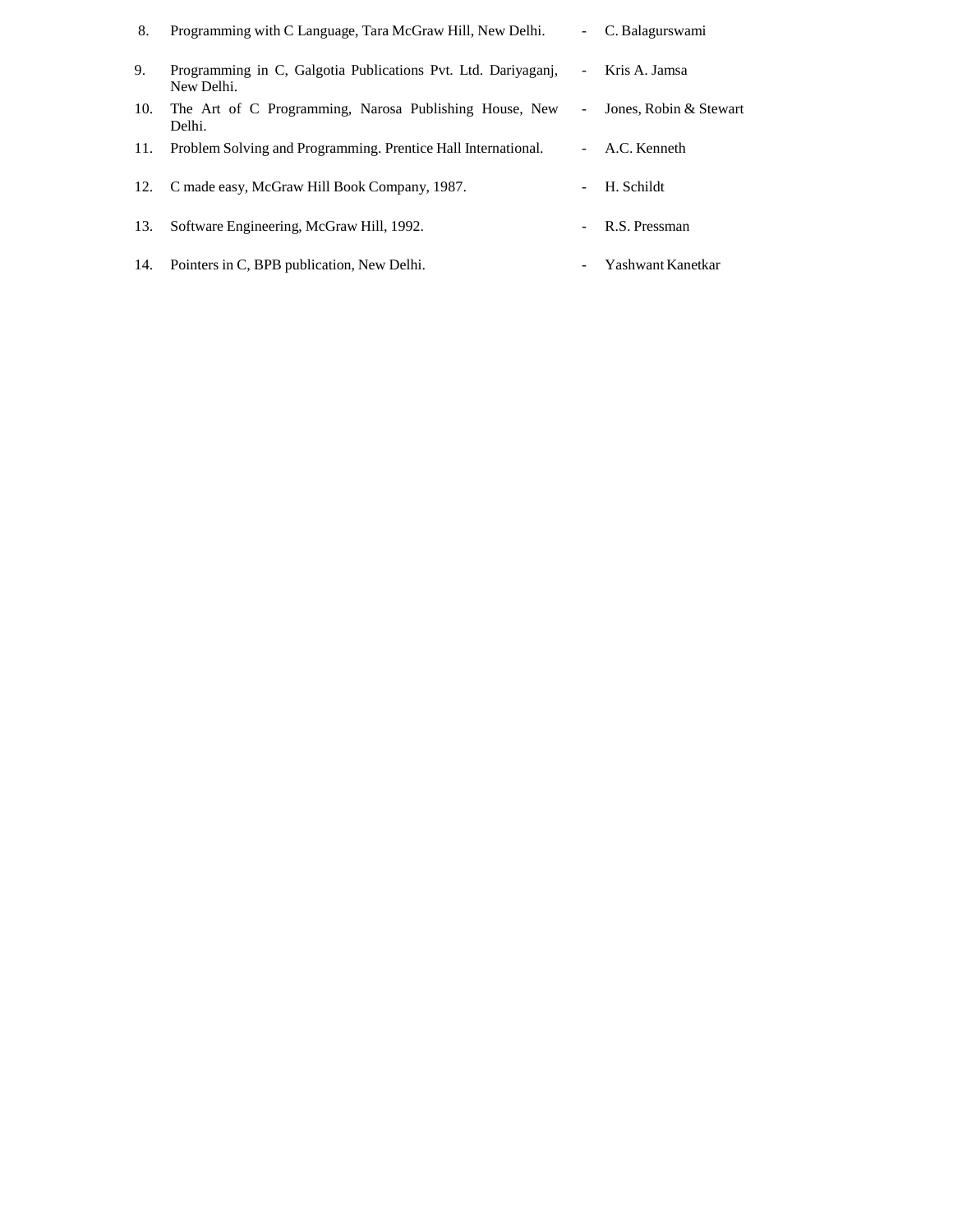# **KNOWLEDGE ORGANISATION OF LIBRARY CLASSIFICATION & CATALOGUING**

|                     |    | Theory                         |     | No of Period in one session: |     | <b>Predits</b> |
|---------------------|----|--------------------------------|-----|------------------------------|-----|----------------|
| <b>Subject Code</b> |    | <b>No. of Periods Per Week</b> |     | <b>Full Marks</b>            | 100 |                |
|                     |    | m                              | P/S | <b>ESE</b>                   | 70  | 03             |
| 2041303             | 03 | —                              |     |                              | 10  |                |
|                     |    |                                |     | CТ                           | 20  |                |

#### **Course Objective / Rationale and Objectives**

To identify a book or a bit of information from a huge store of knowledge, a professional needs to find out and make

available the right book (information) of the right reader (seeker) at the right moment.

For this purpose a student is trained to search out the common subjects are put under one heading. The process of classification is important and three such internationally accepted classification schemes have been discussed with special stress of Dewey Decimal Classification 19th edition.

Training to project the holdings of a library/information centre according to accepted universal codes of cataloguing with special stress on **AACR-II** has been discussed.

- **Topics**
- 1. Basic of classification
- 2. Theoretical of Foundation
- 3. Basic of Cataloguing
- 4. Normative Principles and Subject Cataloguing
- 5. Bibliographical Formats and other Aspects.

|           | Contents: Theory                                                         | <b>Hrs</b> | <b>Marks</b> |
|-----------|--------------------------------------------------------------------------|------------|--------------|
| Unit-1    | <b>Basic of Classification</b>                                           |            |              |
|           | Definition, Need and purpose of classification.<br>1.1                   |            |              |
|           | 1.2<br>Concept of call Number, class Number and Basic number.            |            |              |
|           | 1.3<br>Species of classification scheme.                                 |            |              |
|           | Salient features of DDC, CC and UDC.<br>1.4                              |            |              |
|           | 1.5<br>Notation: Definition, Kinds, Function.                            |            |              |
| Unit-2    | <b>Theoretical Foundation of Classification</b><br>2                     |            |              |
|           | Canons of classification<br>2.1                                          |            |              |
|           | 2.2<br>Phase relation, Common isolates and other Auxiliary Table of DDC, |            |              |
|           | CC and UDC.                                                              |            |              |
|           | 2.3<br>Postulational Approach to classification and five fundamental     |            |              |
|           | categories and Facet sequence.                                           |            |              |
|           | 2.4<br>Devices, Indicator digits.                                        |            |              |
|           | 2.5<br>Recent developments in classification.                            |            |              |
| Unit $-3$ | 3<br><b>Basic of Cataloguing</b>                                         |            |              |
|           | 3.1<br>Library Catalogue: Definition, Function, type and Physical Forms. |            |              |
|           | Kinds of entries and their function.<br>3.2                              |            |              |
|           | 3.3<br>History of Catalogue Cod.                                         |            |              |
|           | Salient Feature of AACR-II and CCC<br>3.4                                |            |              |
|           |                                                                          |            |              |
|           |                                                                          |            |              |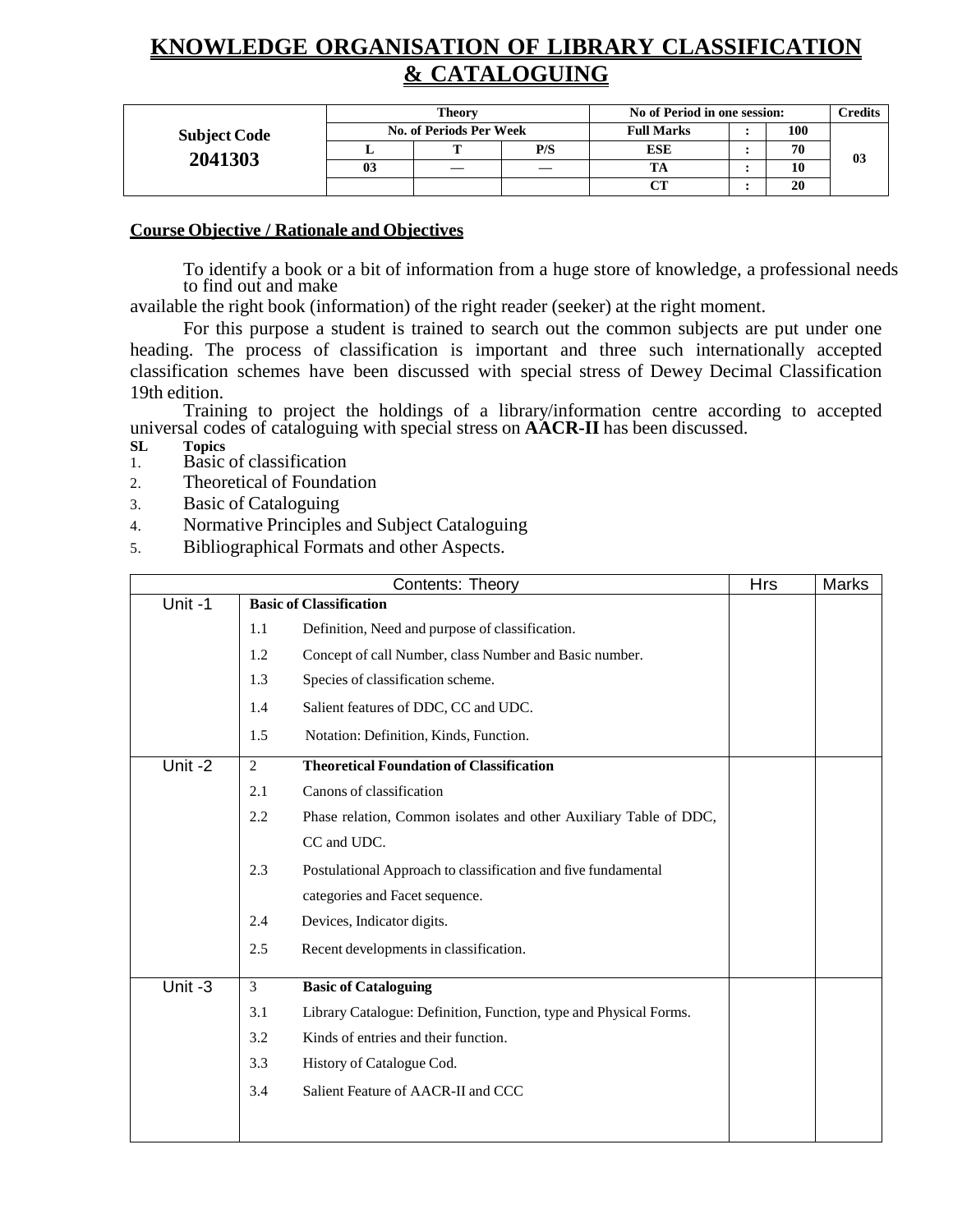| Unit-4 | 4   | <b>Normative Principle and subject cataloguing</b>                  |  |
|--------|-----|---------------------------------------------------------------------|--|
|        | 4.1 | Normative principle and canons of Cataloguing                       |  |
|        | 4.2 | Subject cataloguing: Chain Procedure, Subject Heading lists.        |  |
|        | 4.3 | Filling of Catalogue entire and Alphabetization.                    |  |
|        |     |                                                                     |  |
|        | 5   | <b>Bibliographical Formals and other aspects</b>                    |  |
| Unit-5 | 5.1 | Standards of bibliographic description and Record Formats: ISBD,    |  |
|        |     | MARC, CCF, ISO-2709/Z39.2, Dublin core.                             |  |
|        | 5.2 | Centralized and Co-operative cataloguing, Simplified Cataloguing.   |  |
|        | 5.3 | Cataloguing of Non-Book Material: Cartographic Materials, Electrons |  |
|        |     | Documents, Audio-Visual Materials and Continuing documents.         |  |
|        |     |                                                                     |  |
|        |     | Total                                                               |  |

#### Recommended Books **Author**

1. पुस्तकालय वर्गीकरण के सिद्धांत and a set of the S.S. Agarwal

- 2. सूचीकरण के सिद्धांत
	- 6.
	- 7. 8.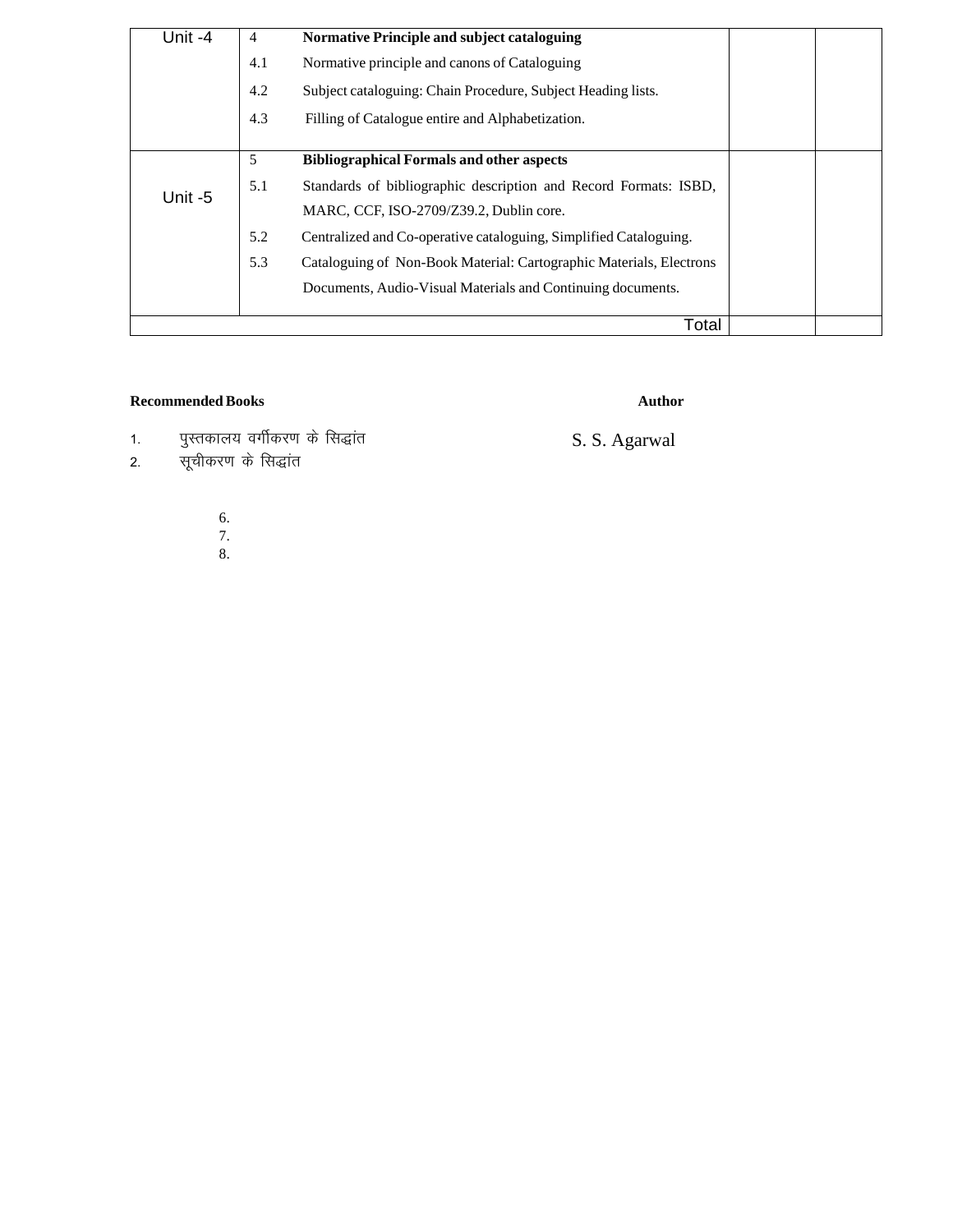# **MANAGEMENT INFORMATION SYSTEM IN LIBRARIES**

|                     |                | Theory                         |     | No of Period in one session: |     | Credits |
|---------------------|----------------|--------------------------------|-----|------------------------------|-----|---------|
| <b>Subject Code</b> |                | <b>No. of Periods Per Week</b> |     | <b>Full Marks</b>            | 100 |         |
|                     |                |                                | P/S | <b>ESE</b>                   | 70  | 03      |
| 2041304             | 0 <sup>3</sup> |                                |     |                              | 10  |         |
|                     |                |                                |     | $\sim$                       | 20  |         |

#### **Rationale and Objectives**

This subject gives a unified picture of what Management is? And low it is applicable to various forms of Library and information center in our Country. It gives a basic knowledge about information officers function is the most useful and organized way.

A Student must be sensitive to the Environment of the place where may be operating. So he may to make decision and plan, organize and control activity in the environment prospective of his own service.

#### **Objective.**

- To Familiar with Management is formation System.
- History of MIS.
- To able to make appropriate decision.
- To Familiar with its Techniques
- Evaluate its utility.

#### **Topics**

- Management: Definition, Types and functions.
- Principles of Management.
- Concept and control in Library and information Centre.
- Management information system: Concept, Level, Planning in Libraries.
- Reporting System.
- Budgeting system
- Establishing Role of MIS in any types of Libraries.

|          | Contents: Theory                                                                                                               |  |
|----------|--------------------------------------------------------------------------------------------------------------------------------|--|
| Unit-1   | <b>Management:</b>                                                                                                             |  |
|          | Concept, Definition, types and function (POSDCORB).                                                                            |  |
| Unit-2   | <b>Principles of Management</b><br>Division of work, Authority and Responsibility. Discipline, unity of command, unity at<br>٠ |  |
|          | Direction, Remuneration, Devotation, Centralization, Order, Equality, Stability in                                             |  |
|          | tenure of personnel's, Initiative, Espriritede Corpe                                                                           |  |
|          | • Software package: General and Special.                                                                                       |  |
| Unit-3   | Concept of Control in library and Information science.                                                                         |  |
| $Unit-4$ | <b>Management Information System</b>                                                                                           |  |
|          | Management Planning: Librarian control, Librarian as leader, qualification,<br>$\bullet$                                       |  |
|          | training and role.                                                                                                             |  |
|          | Management Information system: Concept, Level, planning in libraries.<br>$\bullet$                                             |  |
| Unit-5   | Reporting System: Concept types and utility.                                                                                   |  |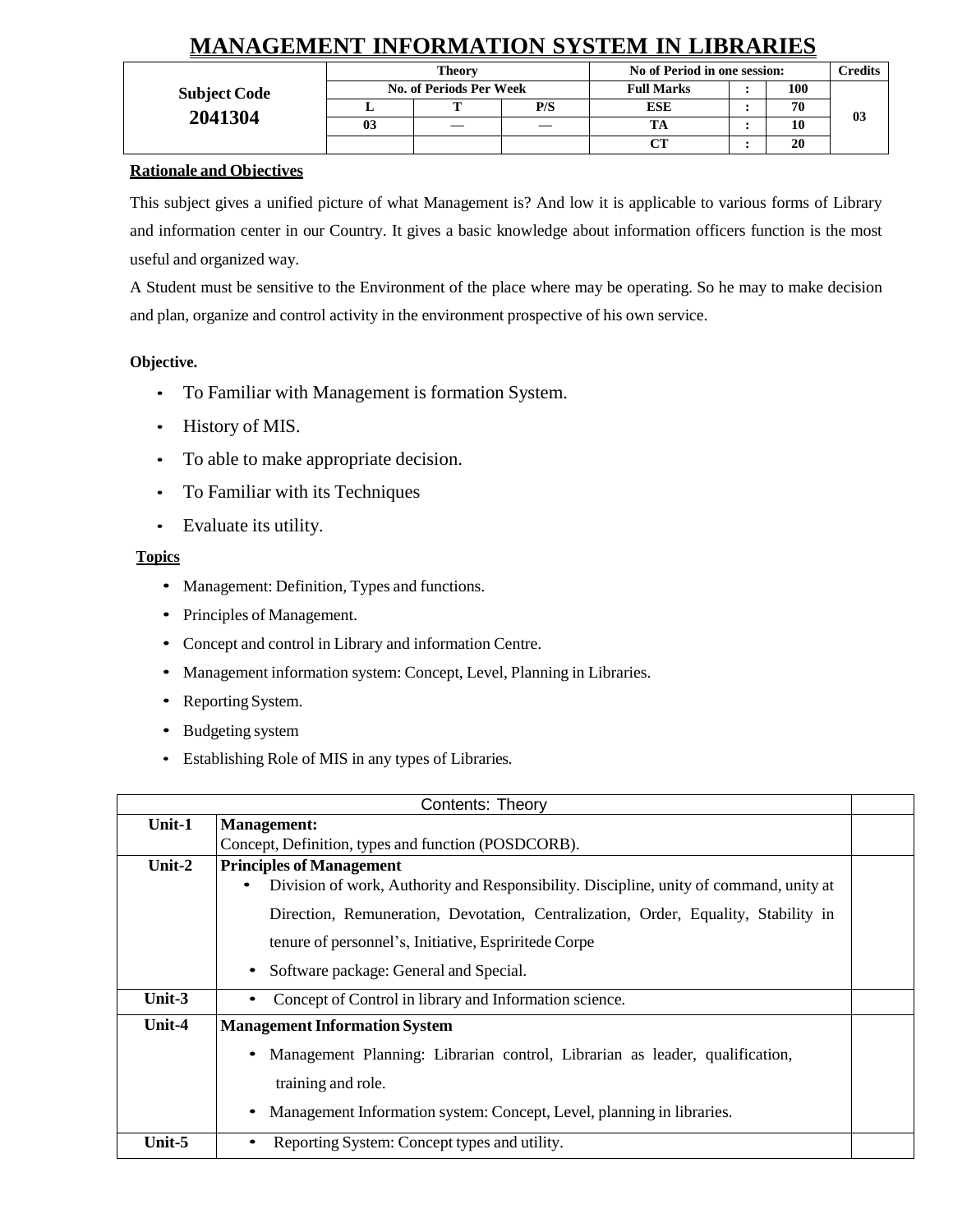| Unit-6                   | Budgeting system: Concept types and utility.                                      |  |
|--------------------------|-----------------------------------------------------------------------------------|--|
| Unit-7                   | Establishing role of MIS in any types of Library: Public Library academic Library |  |
|                          | and special Library. (Manual and digital).                                        |  |
|                          | <b>Total</b>                                                                      |  |
| <b>Recommended Books</b> |                                                                                   |  |

| -SL | Title/Publisher                       | Author               |
|-----|---------------------------------------|----------------------|
|     | 1. Library administration             | R L Mitlal           |
| 2.  | Modernization in Libraries.           | C P Vasisth.         |
| 3.  | पुस्तकालय विज्ञान एव सूचना प्रावैधिकी | डॉ० बी० के०    शर्मा |

4. Library Automation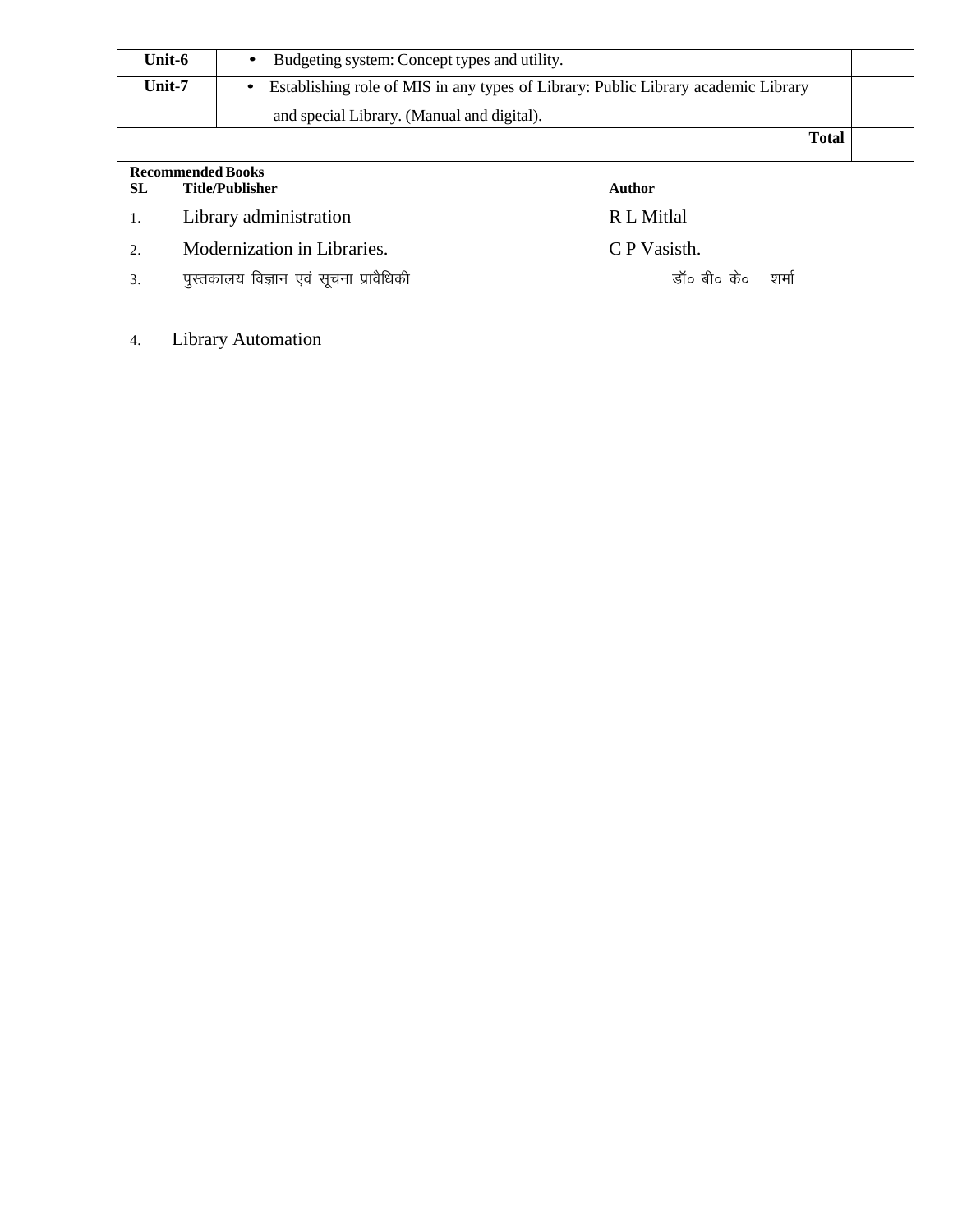# **LIBRARY HOUSE KEEPING OPERATION**

|                     |    | <b>Theory</b>           |     | No of Period in one session: |     | $\gamma$ redits |
|---------------------|----|-------------------------|-----|------------------------------|-----|-----------------|
| <b>Subject Code</b> |    | No. of Periods Per Week |     | <b>Full Marks</b>            | 100 |                 |
|                     |    |                         | P/S | <b>ESE</b>                   | 70  | 0 <sub>3</sub>  |
| 2041305             | 03 |                         |     |                              | 10  |                 |
|                     |    |                         |     | CТ                           | 20  |                 |

## **Rationale**

The normative principle of Library and Information Science is to stress on the basic concept of the subject - "Books (and information) are for use and books (and information) are for all."

The chapter 'Library House Keeping Operation' has been designed with an aim to fulfill the above objective and in this process effort has been made to acquaint the student with each section of an information centre and the functions undertaken therein.

| <b>SL</b>        | <b>Topics</b>                                    | <b>Periods</b> |
|------------------|--------------------------------------------------|----------------|
| 1.               | Library House-Keeping (Information)              |                |
| 2.               | Different Department of a Library                |                |
| 3.               | Acquisition: Book Selection, Ordering, Allotment |                |
| $\overline{4}$ . | Manuscript                                       |                |
| 5.               | <b>Rules of Library</b>                          |                |
| 6.               | <b>Library Planning</b>                          | ٠              |
|                  | <b>Total</b>                                     | 50             |

|         |                | Contents: Theory                                | Hrs/week | Marks |
|---------|----------------|-------------------------------------------------|----------|-------|
| Unit-1  | <b>Content</b> |                                                 |          |       |
|         |                | Library House-Keeping (Information)             |          |       |
|         | 1.1            | Definition                                      |          |       |
|         | 1.2            | Scope and Utility                               |          |       |
|         | 1.3            | Purpose and Need                                |          |       |
|         | 1.4            | <b>Characteristics of Library House Keeping</b> |          |       |
| Unit -2 | $\overline{2}$ | <b>Different Departments of Library</b>         |          |       |
|         | 2.1            | Reception                                       |          |       |
|         | 2.2            | <b>Reading Room</b>                             |          |       |
|         | 2.3            | Lending Section                                 |          |       |
|         | 2.4            | <b>Reference Section</b>                        |          |       |
|         |                |                                                 |          |       |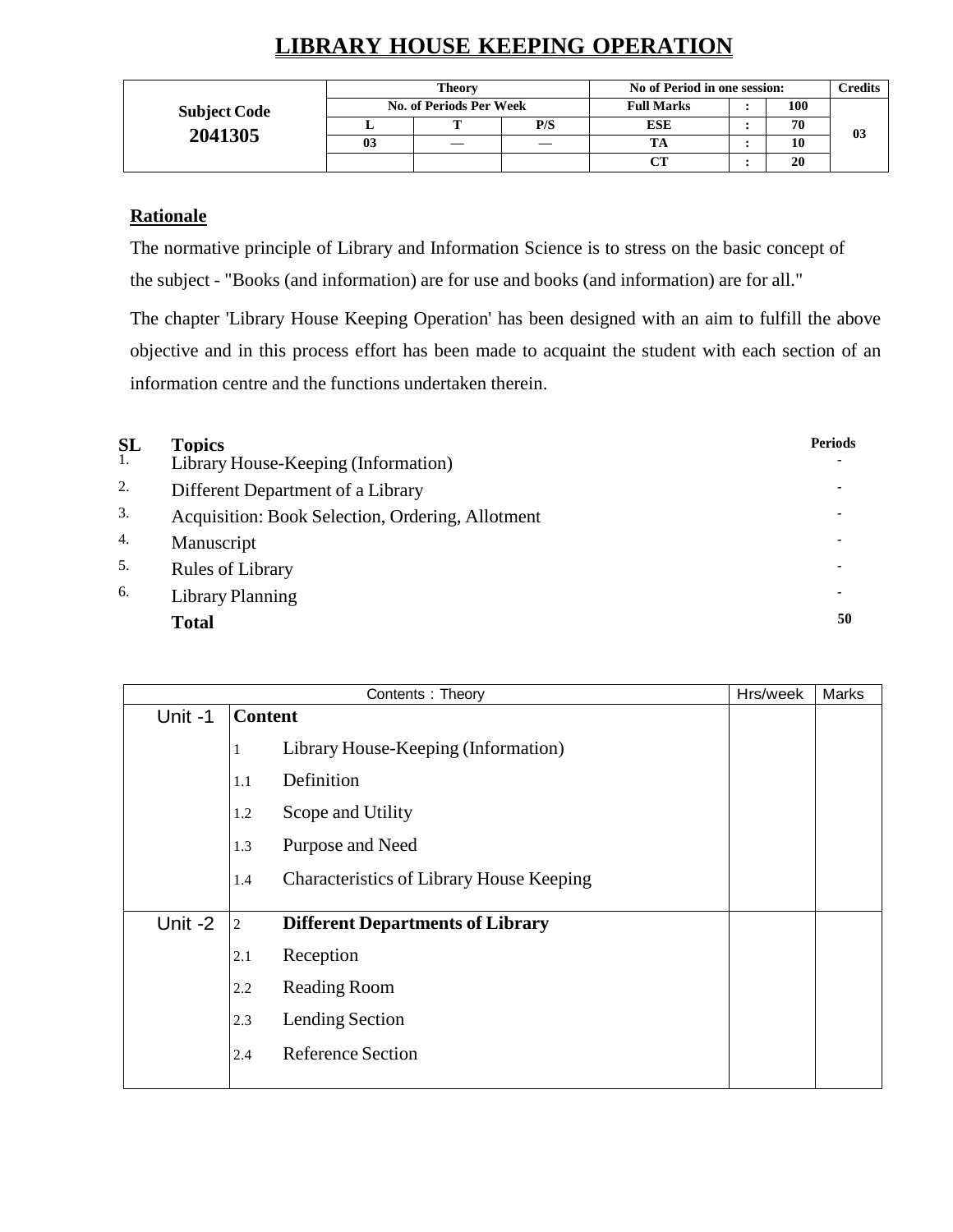| Unit -3 | $\mathfrak{Z}$ | <b>Acquisition: Book Selection, Ordering and Allotment</b> |  |
|---------|----------------|------------------------------------------------------------|--|
|         | 3.1            | Technical Section (Classification & Cataloguing)           |  |
|         | 3.2            | Maintenance of Binding/Material-Print & Non-Print Work     |  |
|         | 3.3            | Reprography (Xeroxing/Photostat)                           |  |
|         | 3.4            | Microform Unit                                             |  |
| Unit -4 | $\overline{4}$ | <b>Manuscript</b>                                          |  |
|         | 4.1            | Kinds of Manuscript                                        |  |
|         | 4.2            | Maintenance of Manuscript                                  |  |
|         | 4.3            | <b>Duplication of Manuscript</b>                           |  |
|         | 4.4            | Preservation and Conversion of Manuscript                  |  |
|         |                |                                                            |  |
| Unit -5 | 5              | <b>Rules of Library</b>                                    |  |
|         | 5.1            | Membership                                                 |  |
|         | 5.2            | Lending                                                    |  |
|         | 5.3            | Circulation                                                |  |
|         | 5.4            | Serial                                                     |  |
| Unit -6 | 6              | <b>Library Planning</b>                                    |  |
|         | 6.1            | <b>Building Plan</b>                                       |  |
|         | 6.2            | Furniture                                                  |  |
|         | 6.3            | Fixtures                                                   |  |
|         | 6.4            | Equipments                                                 |  |

# **Recommended Books**

# **SL Title/Publisher Author**

1. Basic of Library & Information Series, Vikas Publishing House, New Delhi.

|    |                                                                  | K.T.Dilli        |
|----|------------------------------------------------------------------|------------------|
| 2. | सूच ना) प्राद्यौगिकी के नये आयाम, साम्बर पब्लिकेश्च न, नई दिल्ली | शंक र सिंह       |
|    | 3- ग्रन्थालय विज्ञान                                             | श्री दिनेशा सिंह |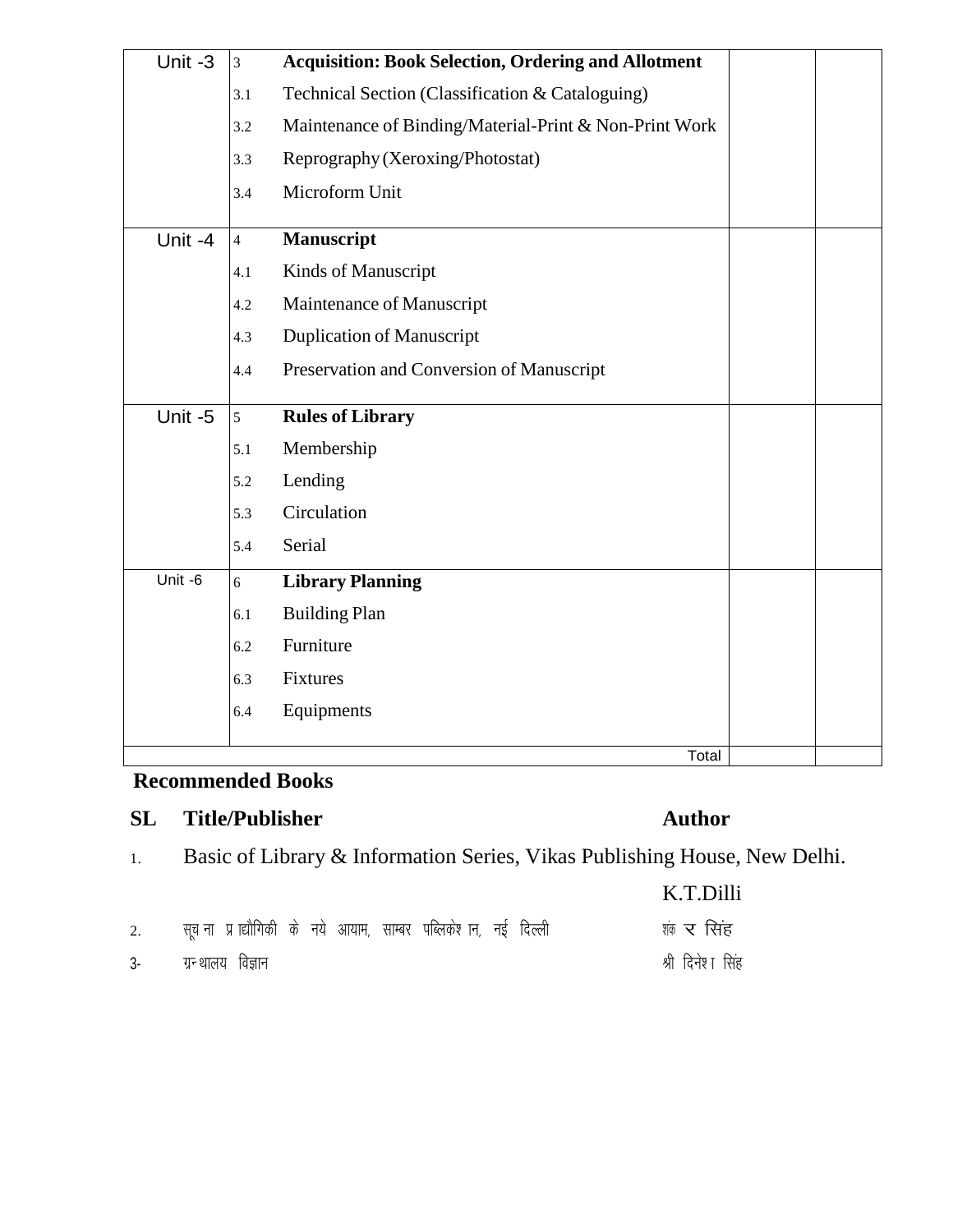# **COMPUTER PROGRAMMING THROUGH 'C' LAB**

|                     | <b>Practical</b>        | No. of Period in one session: 50 | Credits |                 |    |    |
|---------------------|-------------------------|----------------------------------|---------|-----------------|----|----|
| <b>Subject Code</b> | No. of Periods Per Week | <b>Full Marks</b>                | 50      |                 |    |    |
| 2000306             |                         | m                                | P/S     | <b>ESE</b>      | 50 |    |
|                     |                         |                                  | 06      | <b>Internal</b> |    | 03 |
|                     |                         |                                  |         | <b>External</b> | 35 |    |

## **Course Learning Objectives:**

This Lab course is intended to practice what is taught in theory class of 'Computer Programming' and become proficient in computer programming. Computer programming is all about regular practice. Students should work on solved and unsolved problems listed in the text books, and the problems given by the teacher. Some of the topics that should necessary be covered in lab are listed below.

## **Course outcomes:**

Student should be able to write code snippets, and then compile, debug and execute them. The language of choice will be C. This is a skill course. More you practice, better it will be.

|             | <b>Content: Practical</b>                                             | <b>Hrs</b> | <b>Marks</b> |
|-------------|-----------------------------------------------------------------------|------------|--------------|
| $Unit - 1$  | Familiarization with programming environment (Editor, Compiler, etc.) |            |              |
| $Unit - 2$  | Programs using, I/O statements and various operators                  |            |              |
| $Unit - 3$  | Programs using expression evaluation and precedence                   |            |              |
| $Unit - 4$  | Programs using decision making statements and branching statements    |            |              |
| $Unit - 5$  | Programs using loop statements                                        |            |              |
| Unit $-6$   | Programs to demonstrate applications of n dimensional arrays          |            |              |
| $Unit - 7$  | Programs to demonstrate use of string manipulation functions          |            |              |
| $Unit - 8$  | Programs to demonstrate parameter passing mechanism                   |            |              |
| $Unit - 9$  | Programs to demonstrate recursion                                     |            |              |
| $Unit - 10$ | Programs to demonstrate use of pointers                               |            |              |
| $Unit - 11$ | Programs to demonstrate command line arguments                        |            |              |
| $Unit - 12$ | Programs to demonstrate dynamic memory allocation                     |            |              |
| Unit $-13$  | Programs to demonstrate file operations                               |            |              |

## **Reference Books:**

1. Let Us C, Yashavant Kanetkar

- 2. Problem Solving and Programming in C, R.S. Salaria, Khanna Publishing House
- 3. C Programming Absolute Beginner's Guide, Dean Miller and Greg Perry
- 4. The C Programming Language, Kernighan and Ritchie, Prentice Hall of India
- 5. Programming in ANSI C, E. Balagurusamy, Tata McGraw-Hill
- 6. C Programming & Data Structures, B. A. Fouruzan and R. F. Gilberg, CENGAGE Learning.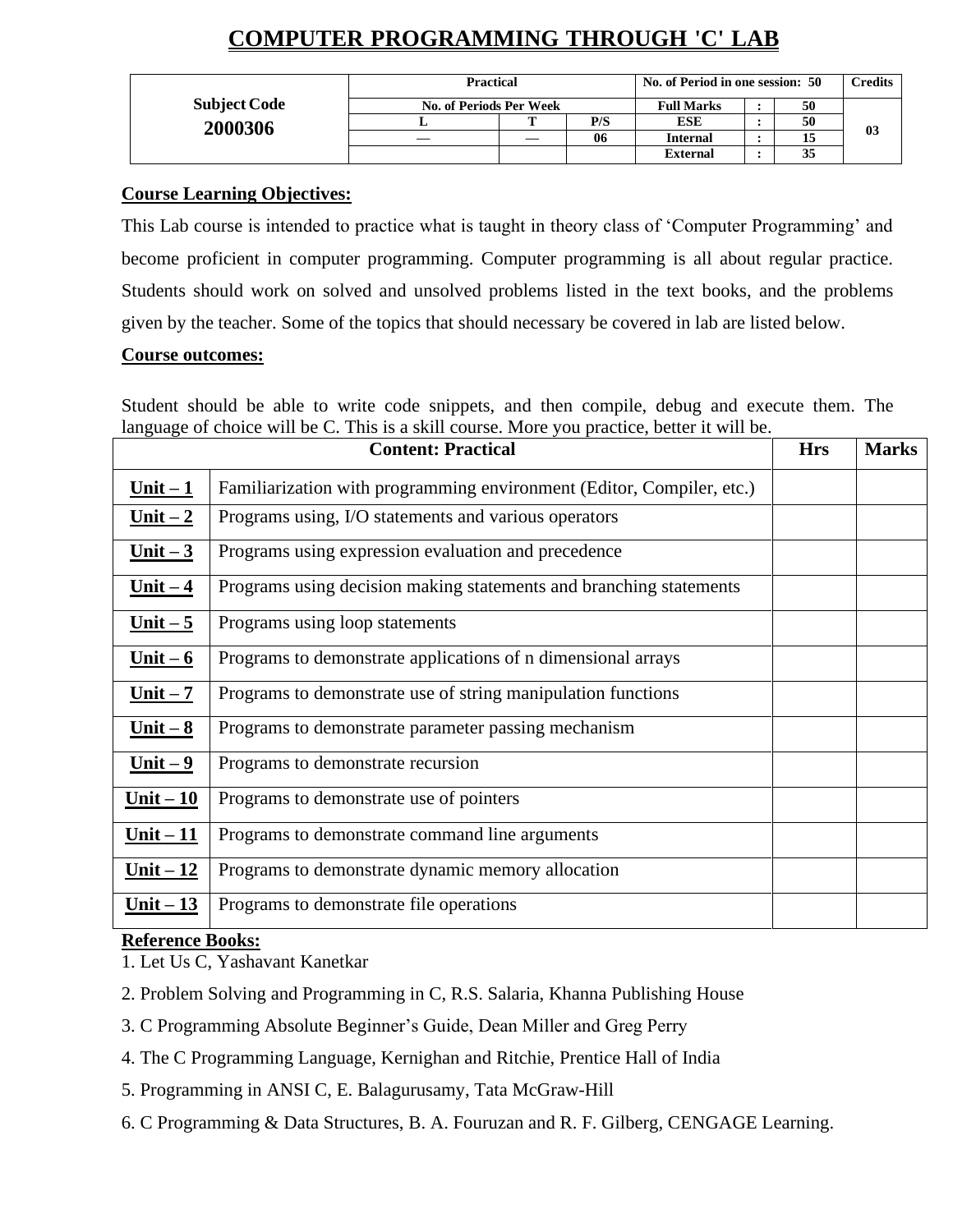# **KNOWLEDGE ORGANIZATION CLASSIFICATION LAB**

|                     | <b>Practical</b> |                         |     | No of Period in one session: 50 |  |    | C <b>redits</b> |
|---------------------|------------------|-------------------------|-----|---------------------------------|--|----|-----------------|
| <b>Subject Code</b> |                  | No. of Periods Per Week |     | <b>Full Marks</b>               |  | 50 |                 |
|                     |                  |                         | P/S | <b>ESE</b>                      |  | 50 | 02              |
| 2041307             |                  |                         | 04  | <b>Internal</b>                 |  | 15 |                 |
|                     |                  |                         |     | <b>External</b>                 |  | 35 |                 |

## **Rationale and Objectives**

Arrangement of book and non-book materials according to subject, author, time, place etc. It is the basic need of Library; hence classification of reading materials according to recognized devices have been incorporated in the classification theory papers. The said methods have been put into practice in this chapter. The tools in use are D.D.C. 19th edition and Sear's list of subject heading.

| SL | <b>Topics</b>                                         |               | Pero |
|----|-------------------------------------------------------|---------------|------|
| 1. | Introduction to D.D.C., 19th Edition                  |               | 10   |
| 2. | <b>Construction of Members for Simple Titles</b>      |               | 20   |
| 3. | Classification Work According to D.D.C., 19th edition |               | 20   |
|    |                                                       | <b>Total-</b> | 50   |

|           | <b>Contents: Practical</b> |                                                              |        |  |  |  |  |
|-----------|----------------------------|--------------------------------------------------------------|--------|--|--|--|--|
| Unit $-1$ | <b>Content</b>             |                                                              | [10]   |  |  |  |  |
|           | 1                          | Introduction to D.D.C., 19th Edition                         |        |  |  |  |  |
|           | 1.1                        | Terminologies                                                |        |  |  |  |  |
|           | 1.2                        | Summaries                                                    |        |  |  |  |  |
| Unit $-2$ | $\overline{2}$             | <b>Construction of Members for Simple Titles</b>             | [20]   |  |  |  |  |
|           | 2.1                        | Construction of Members - Methods - Means.                   |        |  |  |  |  |
|           | 2.2                        | <b>Titles</b>                                                |        |  |  |  |  |
| Unit -3   | 03                         | <b>Classification Work According to D.D.C., 19th Edition</b> | $[20]$ |  |  |  |  |
|           |                            | 03.01 Classification of at least 250 titles                  |        |  |  |  |  |
|           |                            | Total                                                        | 50     |  |  |  |  |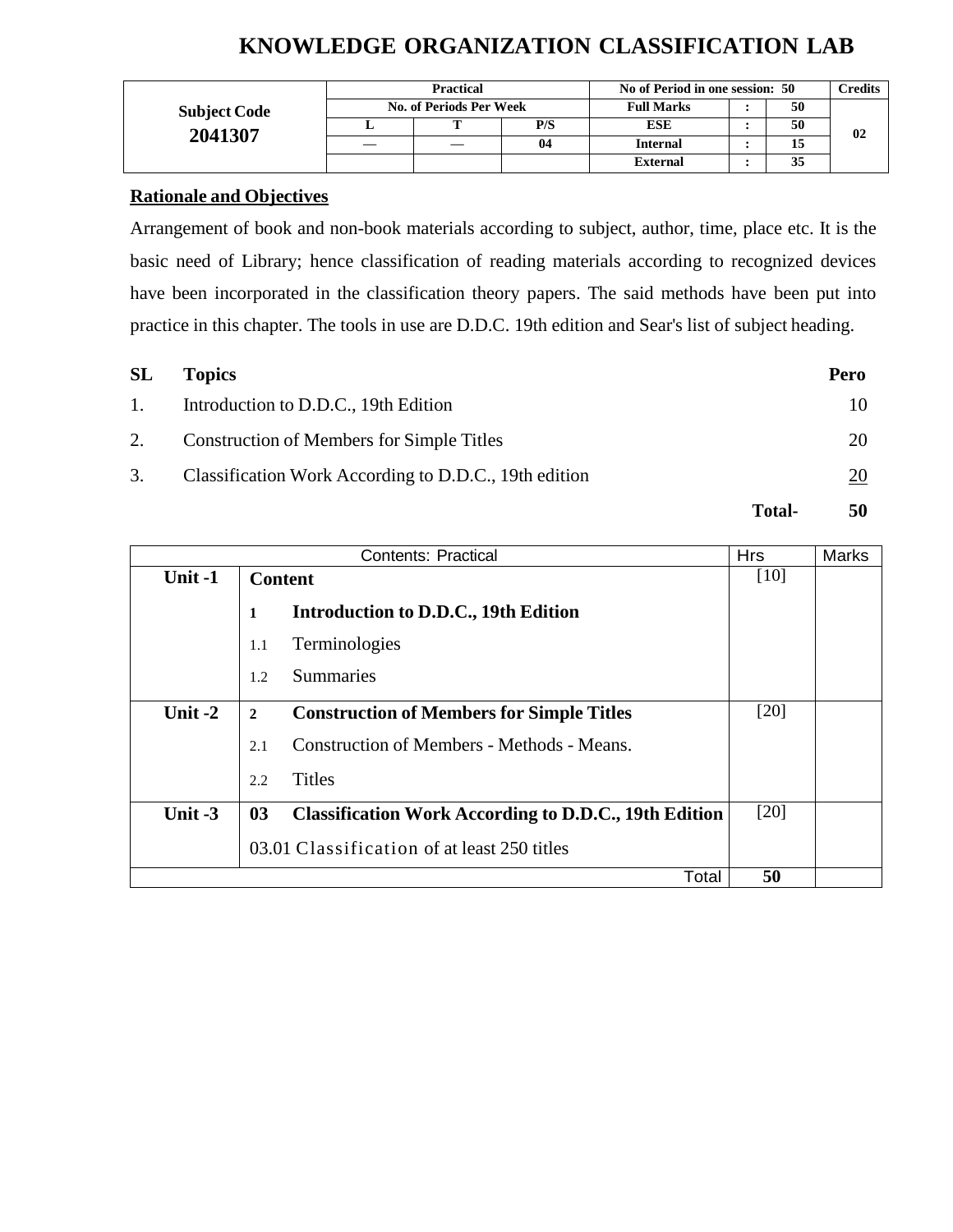# **KNOWLEDGE ORGANIZATION CATALOGUING LAB**

|                     | <b>Practical</b><br><b>No. of Periods Per Week</b> |   |     | No of Period in one session: |  |    | Credits |
|---------------------|----------------------------------------------------|---|-----|------------------------------|--|----|---------|
| <b>Subject Code</b> |                                                    |   |     | <b>Full Marks</b>            |  | 25 |         |
|                     |                                                    | m | P/S | <b>ESE</b>                   |  | 25 |         |
| 2041308             |                                                    |   | 02  | <b>Internal</b>              |  | 07 | 01      |
|                     |                                                    |   |     | <b>External</b>              |  | 18 |         |

### **Rationale and Objectives**

- To develop Skills of Cataloguing.
- To understand the ruler and practices of documents description of print and Non-print Materials according to Anglo- American Cataloguing rules-II
- Preparing Catalogue Entries (Main, Added and Reference Entries) for print and Non-Print Materials including electronic resources using Anglo-American Cataloguing Rules-Second revised edition.

# **SL Topics Periods** 1. Cataloguing with AACR-II (Revised) 10 2. Different Types of Entries 10 3. Choice of Heading 10 4. Cataloguing of at least 100 titles with AACR-II 10

**Total 40** Contents: **Cataloguing with AACR-II (Revised)** Hrs Marks Unit -1 **04** 04.01 Introduction to 04.02 AACR-II Salient Features of AACR-II [10] Unit -2 **05** 05.01 Entries in 05.02 AACR-II Main 05.03 Entry 05.04 Added Entry **Different Types of Entries** Reference Entry [10]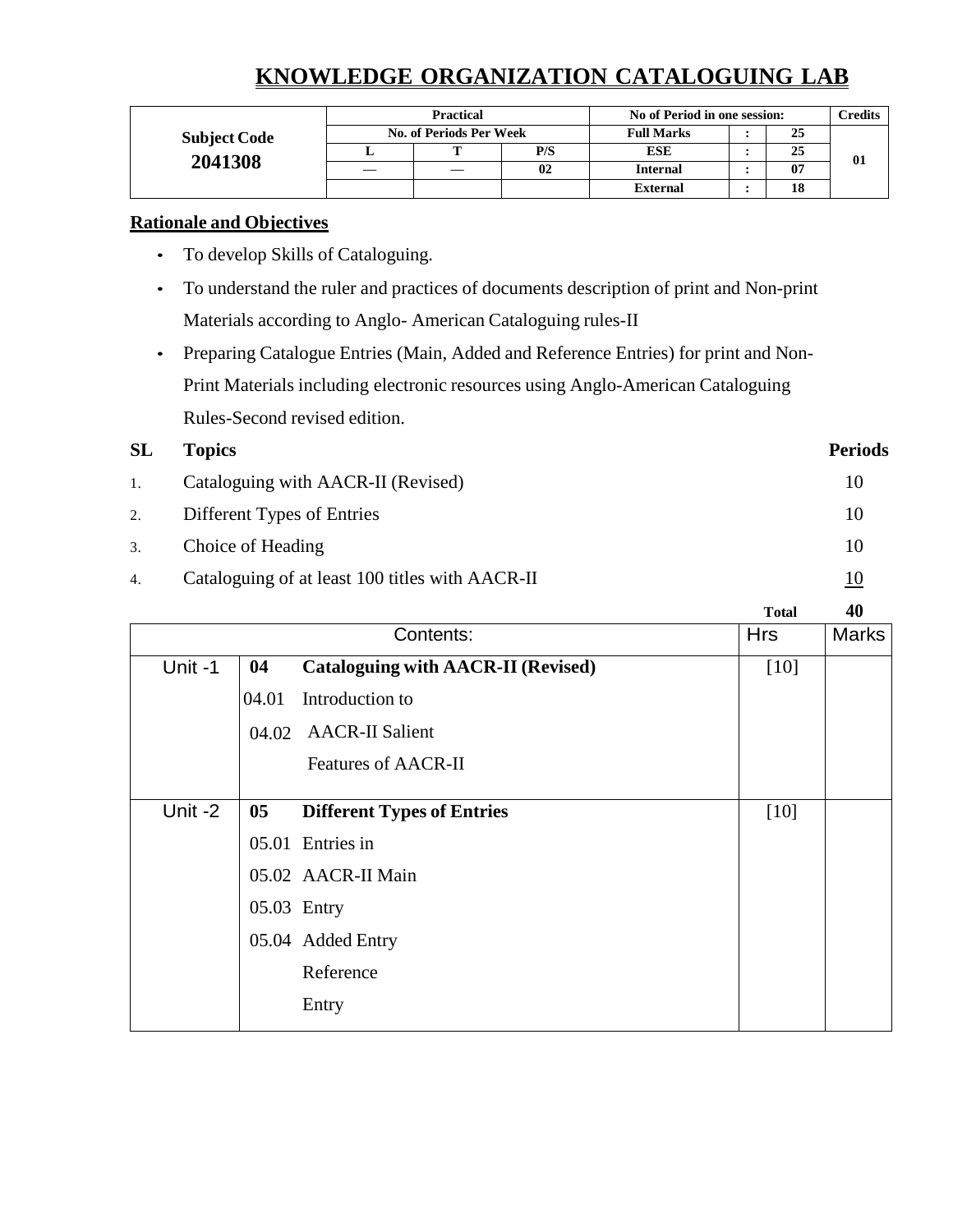| Unit-3  | 06 | <b>Choice of Headings</b>                        | [10]   |
|---------|----|--------------------------------------------------|--------|
|         |    | 06.01 Choice and Rendering of                    |        |
|         |    | 06.02 Heading Personal names,                    |        |
|         |    | 06.03 Western/Indian names                       |        |
|         |    | 06.04 Corporate Authors                          |        |
|         |    | Pseudonymous, Anonymous Works and Uniform Titles |        |
|         |    |                                                  |        |
| Unit -4 | 07 | Cataloguing of at least 100 Titles with AACR-II  | $[10]$ |
|         |    | 07.01 Personal authors, Single and Joint         |        |
|         |    | 07.02 Authors - 20 each Pseudonymous             |        |
|         |    | $07.03$ Authors - 20 each                        |        |
|         |    | Anonymous Author - 20 each                       |        |
|         |    | Total                                            | 40     |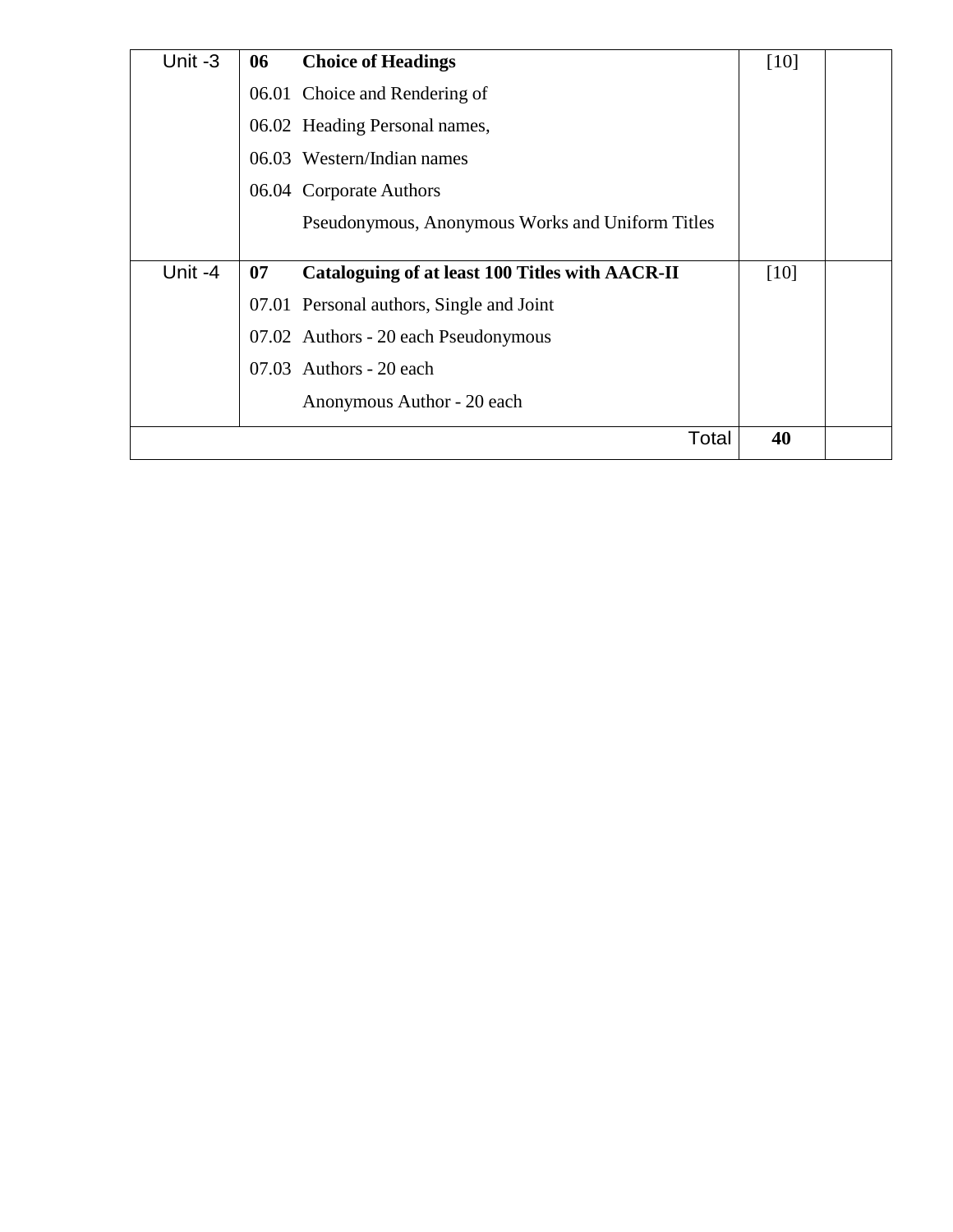# **KNOWLEDGE ORGANIZATION CLASSIFICATION -TW**

|                     | Term Work               |  |     | No of Period in one session: |  |    | $\mathop{{\rm \mathbf{C}redits}}$ |
|---------------------|-------------------------|--|-----|------------------------------|--|----|-----------------------------------|
| <b>Subject Code</b> | No. of Periods Per Week |  |     | <b>Full Marks</b>            |  | 50 |                                   |
| 2041309             |                         |  | P/S | <b>Internal</b>              |  |    | 01                                |
|                     |                         |  | 02  | External                     |  | 35 |                                   |

## **Rationale and Objectives**

- To develop Skills of Classification.
- To develop skill in subject analysis and synthesis of different facets.
- To develop Proficiency in using Dewe Decimal Classification to Construction class Numbers for documents of different discipline/Subject.

|         | <b>Hrs</b>                                                                      | <b>Marks</b> |  |
|---------|---------------------------------------------------------------------------------|--------------|--|
| Unit-1  | Classification of Books and periodical according to DDC 19 <sup>th</sup><br>Ed. |              |  |
| Unit -2 | Classification of 50 Title of one's own institute Library.                      |              |  |
|         | Total                                                                           |              |  |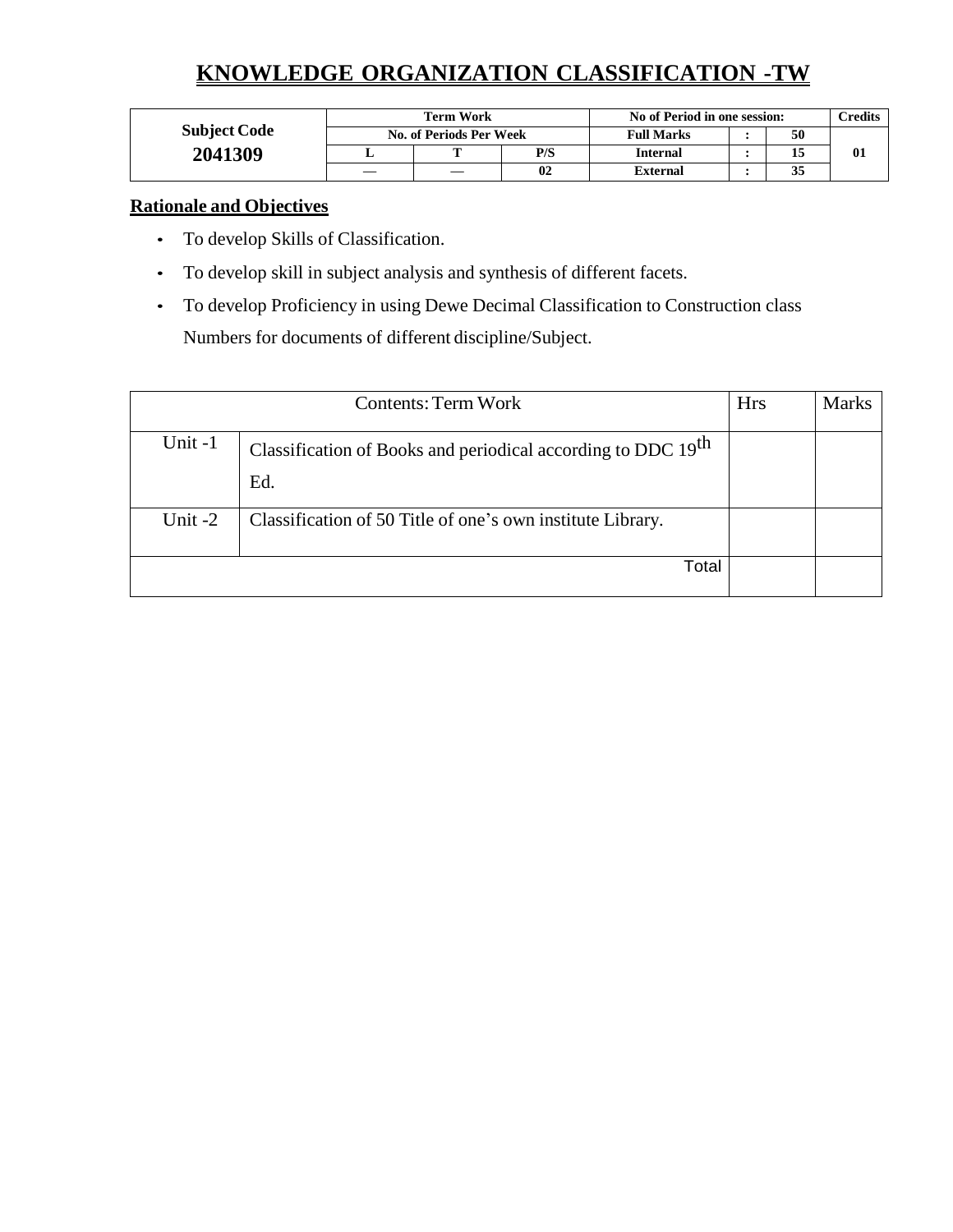# **PYTHON / OTHERS (TW)**

| <b>Subject Code</b> | <b>Term Work</b><br>No. of Periods Per Week |  |     | No of Period in one session: | <b>Credits</b> |    |
|---------------------|---------------------------------------------|--|-----|------------------------------|----------------|----|
| 2000310             |                                             |  |     | <b>Full Marks</b>            | 25             | 01 |
|                     |                                             |  | P/S | <b>Internal</b>              | 07             |    |
|                     |                                             |  | 02  | <b>External</b>              | 18             |    |

|           | <b>CONTENTS</b>                                                                                                                                                                        | Hrs. | <b>Marks</b> |
|-----------|----------------------------------------------------------------------------------------------------------------------------------------------------------------------------------------|------|--------------|
| $UNIT-01$ | Write a program to demonstrate basic data type in python.                                                                                                                              |      |              |
| $UNIT-02$ | Write a program to compute distance between two points taking<br>input from the user (Pythagorean Theorem)                                                                             |      |              |
| $UNIT-03$ | Write a python program Using for loop, write a program that prints out<br>the decimal equivalent of $1+\frac{1}{2}+1/3$ 1/n                                                            |      |              |
| $UNIT-04$ | Write a Python program to find first n prime numbers.<br>Write a program to demonstrate list and tuple in python.                                                                      |      |              |
| $UNIT-05$ | Write a program using a for loop that loops over a sequence.<br>Write a program using a while loop that asks the user for a number<br>and prints a countdown from that number to zero. |      |              |
| $UNIT-06$ | Write a Python Program to add matrices.<br>Write a Python program to multiply matrices.                                                                                                |      |              |
| $UNIT-07$ | Write a Python program tocheck if a string is palindrome or not.                                                                                                                       |      |              |
| $UNIT-08$ | Write a Python program to Extract Unique values dictionary values                                                                                                                      |      |              |
| $UNIT-09$ | Write a Python program to read file word by word<br>Write a Python program to Get number of characters, words.                                                                         |      |              |
| $UNIT-10$ | Write a Python program for Linear Search                                                                                                                                               |      |              |